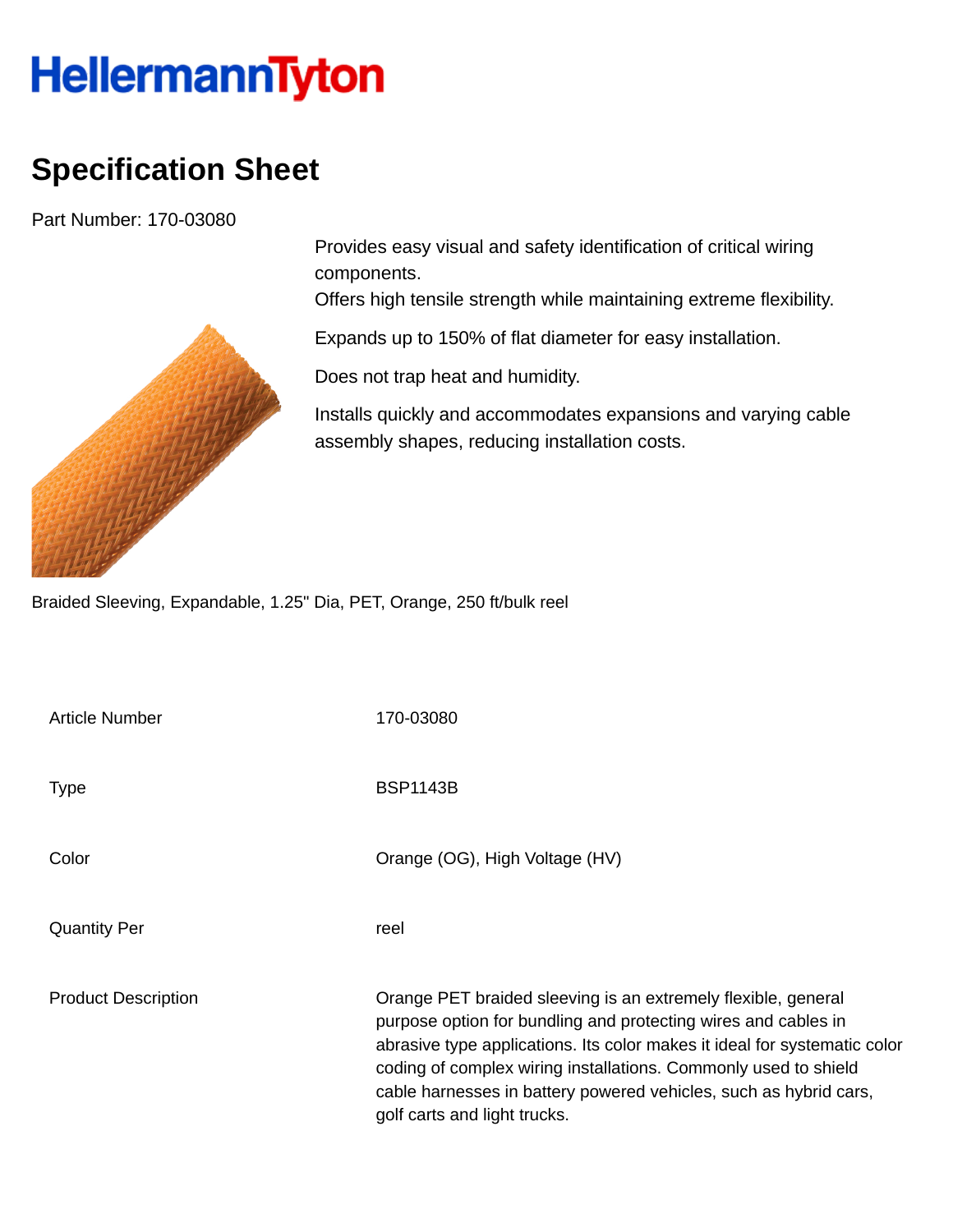| <b>Short Description</b>              | Braided Sleeving, Expandable, 1.25" Dia, PET, Orange, 250 ft/bulk<br>reel |
|---------------------------------------|---------------------------------------------------------------------------|
| <b>Global Part Name</b>               | BSP1143B-PET-OG                                                           |
|                                       |                                                                           |
| Length L (Imperial)                   | 250.0                                                                     |
| Length L (Metric)                     | 76.2                                                                      |
| <b>Bundle Diameter Min (Imperial)</b> | 0.75                                                                      |
| <b>Bundle Diameter Min (Metric)</b>   | 19.1                                                                      |
| <b>Bundle Diameter Max (Imperial)</b> | 1.75                                                                      |
| <b>Bundle Diameter Max (Metric)</b>   | 44.5                                                                      |
| Diameter D (Imperial)                 | 1.25                                                                      |
| Diameter D (Metric)                   | 31.8                                                                      |
| Nominal Diameter (Imperial)           | 1.25                                                                      |
| Nominal Diameter (Metric)             | 31.8                                                                      |

Material Polyester (PET)

Material Shortcut **PET**